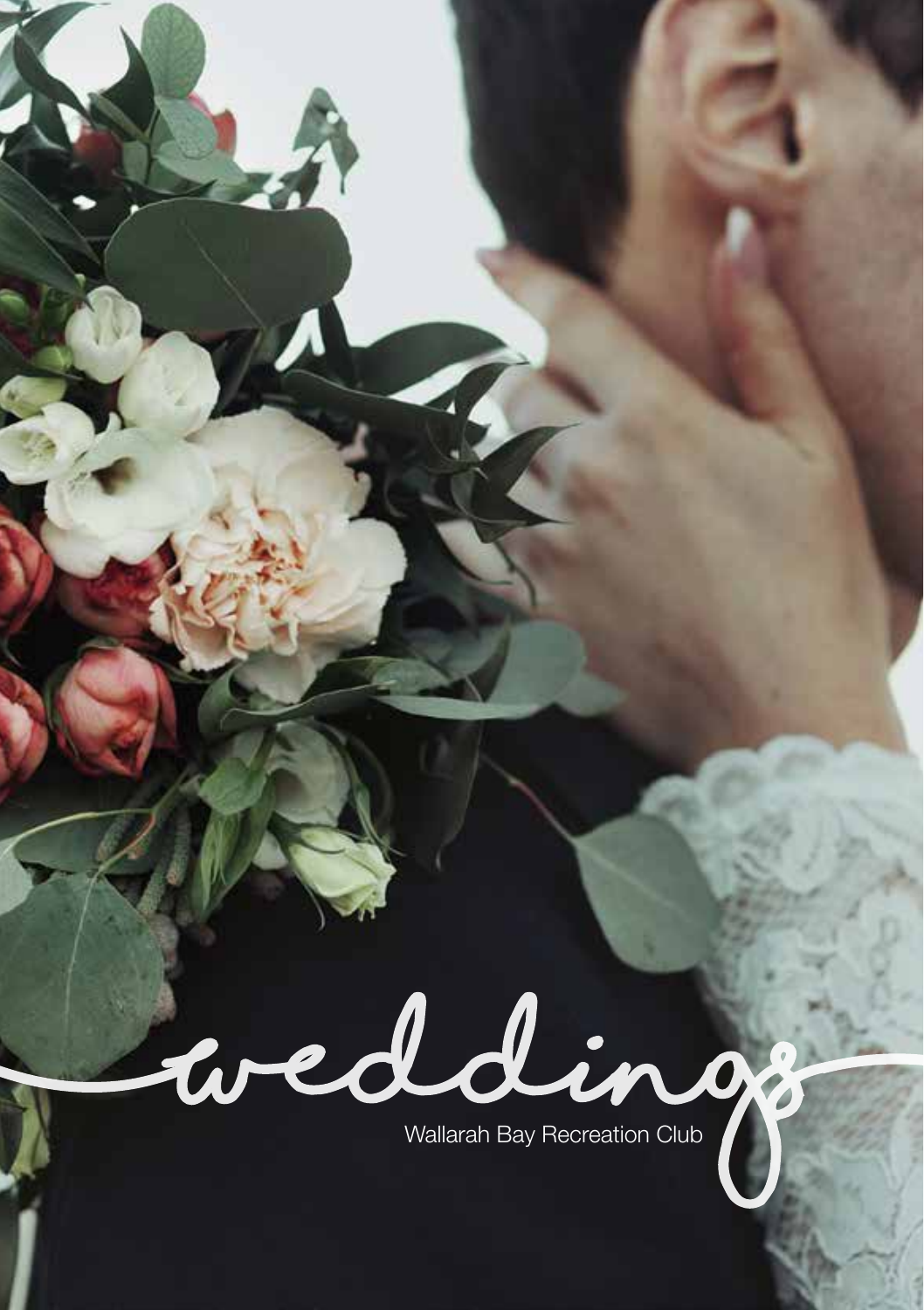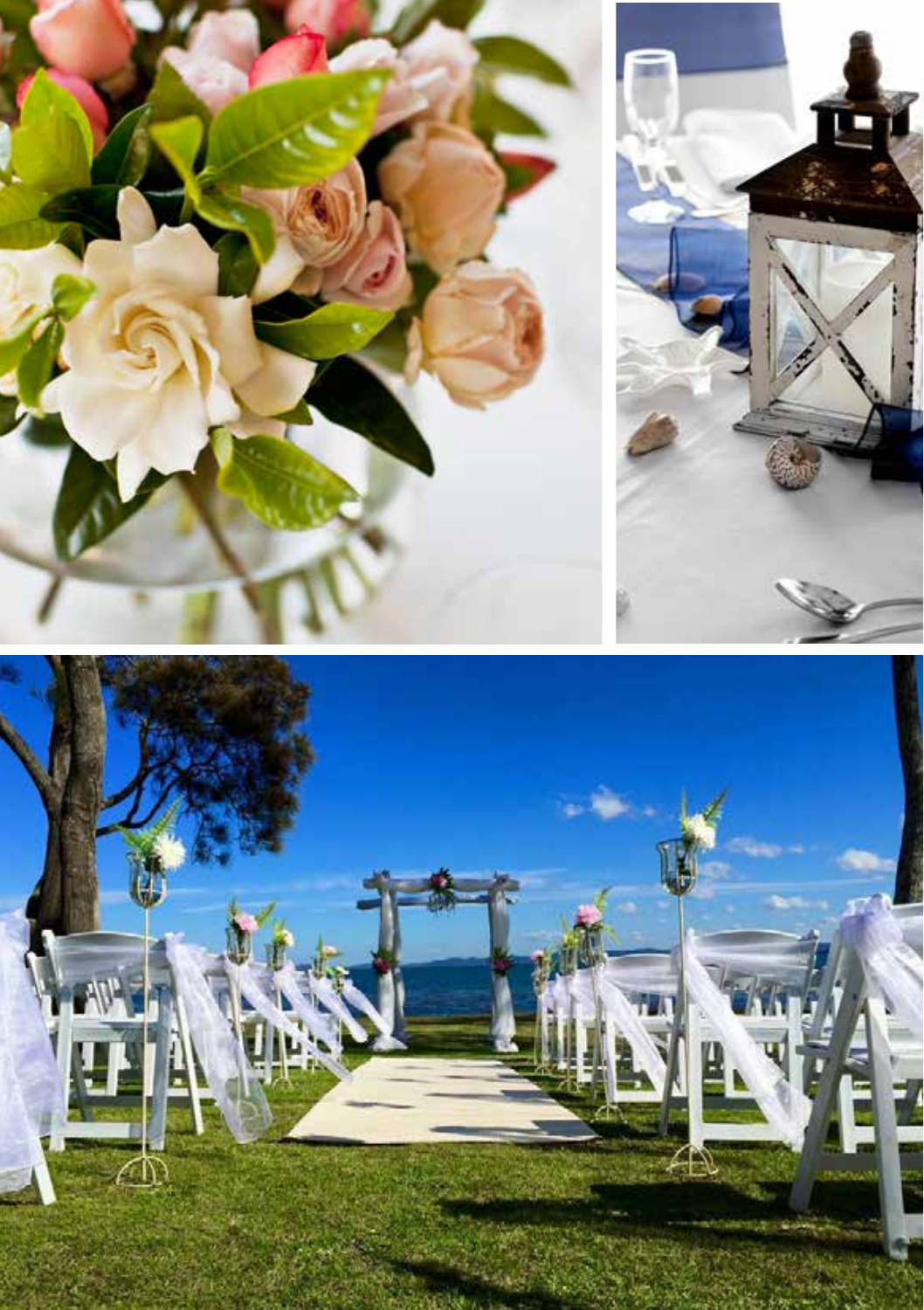**(welcome)**

Thank you for your interest in Wallarah Bay Recreation Club as the premier wedding venue for your special day. Our waterfront venue is a hidden gem for weddings on the Central Coast, located just off the M1 and boasting an 180° unspoiled view of the glistening Tuggerah Lakes. We have had the privilege of hosting hundreds of dream weddings over the past few decades, and pride ourselves on our unbeatable quality service and of course, the view.

Our Wallarah Function Room is the perfect reception venue. Located on our venue's second storey, you will create unforgettable memories as you and your guests enjoy your choice of catering and beverages as you watch the sunset over the sparkling lakes.

Many couples choose our venue for the convenience and beauty of our location. Our pristine foreshore is the perfect setting for your waterfront ceremony, with direct access for your hire car and plenty of parking for all your guests, and no hassling travel in-between.

Our prestigious Head Chef and experienced events team are at your service to discuss any questions or requests that you may have. If you would like to schedule a time to come and see our beautiful venue or to discuss any options, please do not hesitate to contact myself via the details below.

Thank you again for your interest, and we hope to hear from you soon.

Warmest regards,

Jess Thompson Function and Events Coordinator

Phone **02 4356 2222** Email dishevents@wyongleagues.com.au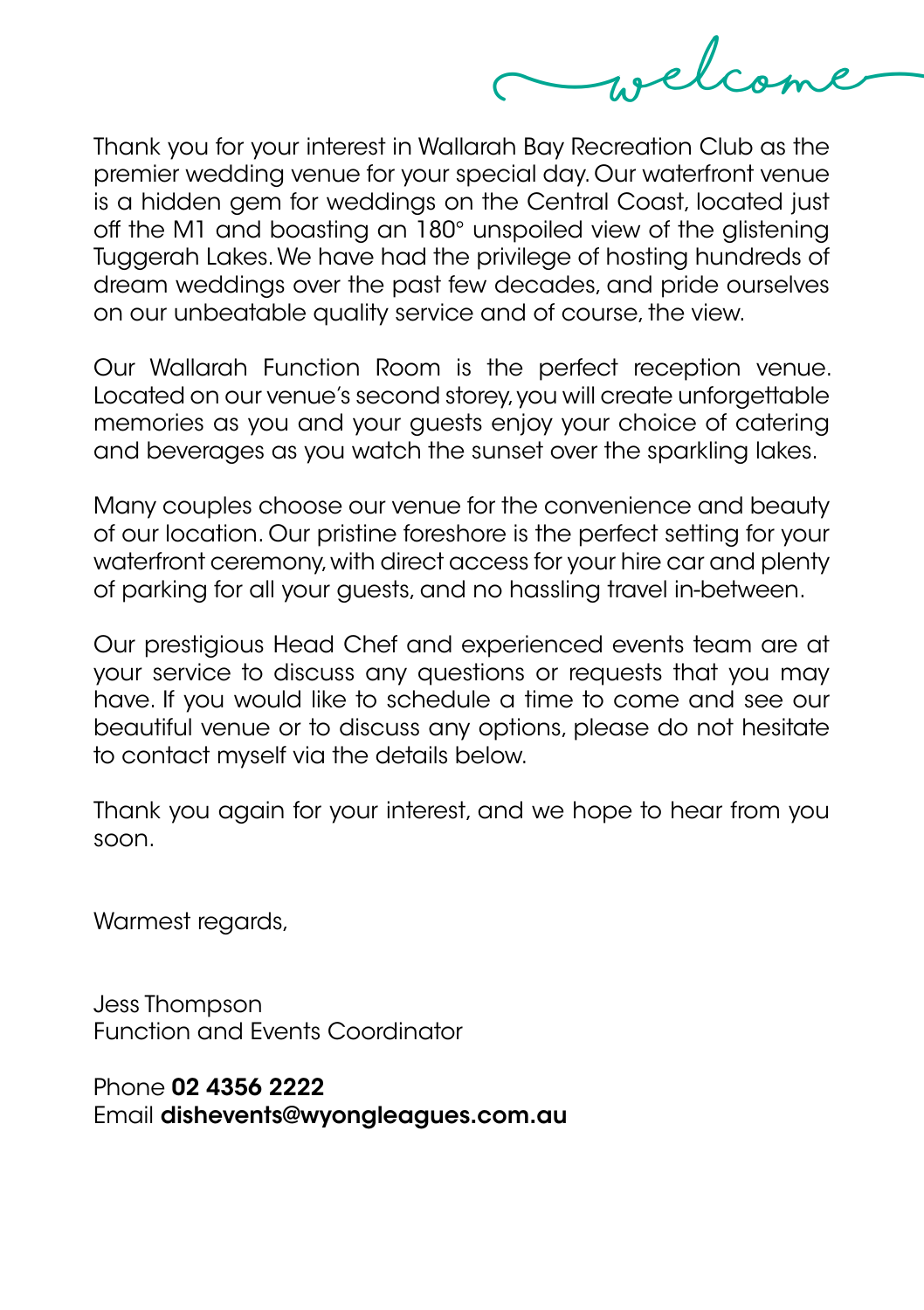

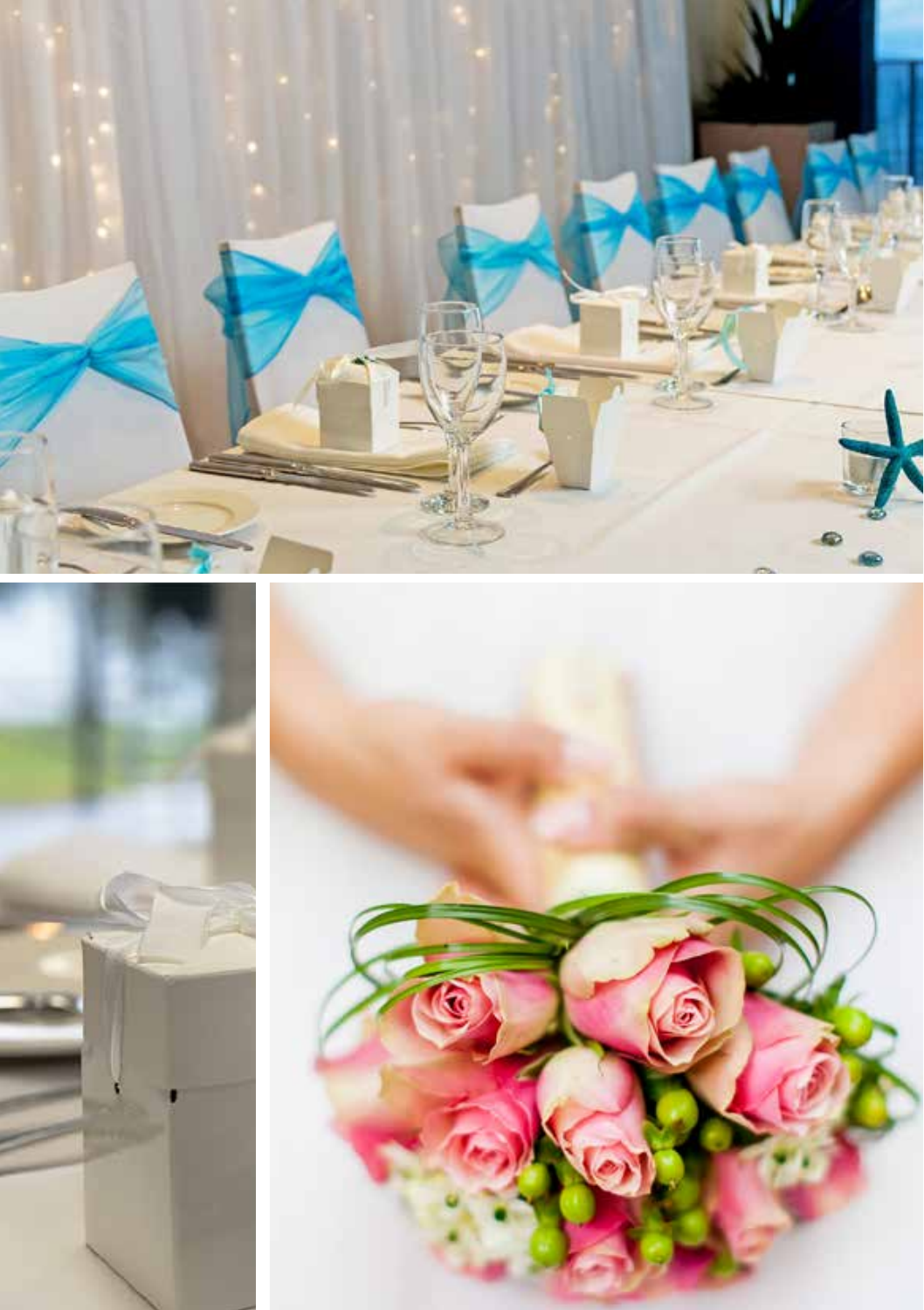**(cocktail package)**

# COCKTAIL PACKAGE

Inclusions –

Cocktail menu - a selection of five items

Personal wedding coordinator to attend to all your special requirements

4 hour room hire for your reception

Private room for bridal party

Chair covers with gold, silver or white sashes

Backdrop with fairy lights

Table centrepieces by Dream Décor

Gift table with wishing well

Tables dressed with white linen cloth and napkins

Pleated skirting to enhance bridal table and gift table

Professional bar and wait staff

Cake cut and served on a platter with cake bags

Tea and coffee

from \$70.00 per adult from \$25.00 per child - 12 years and under

- \* price based on minimum 50 adults
- \* receive a 10% discount for a booking on Monday Thursday
- \* additional room hire available for \$200 per hour
- \* a security bond is required for all weddings, see T & Cs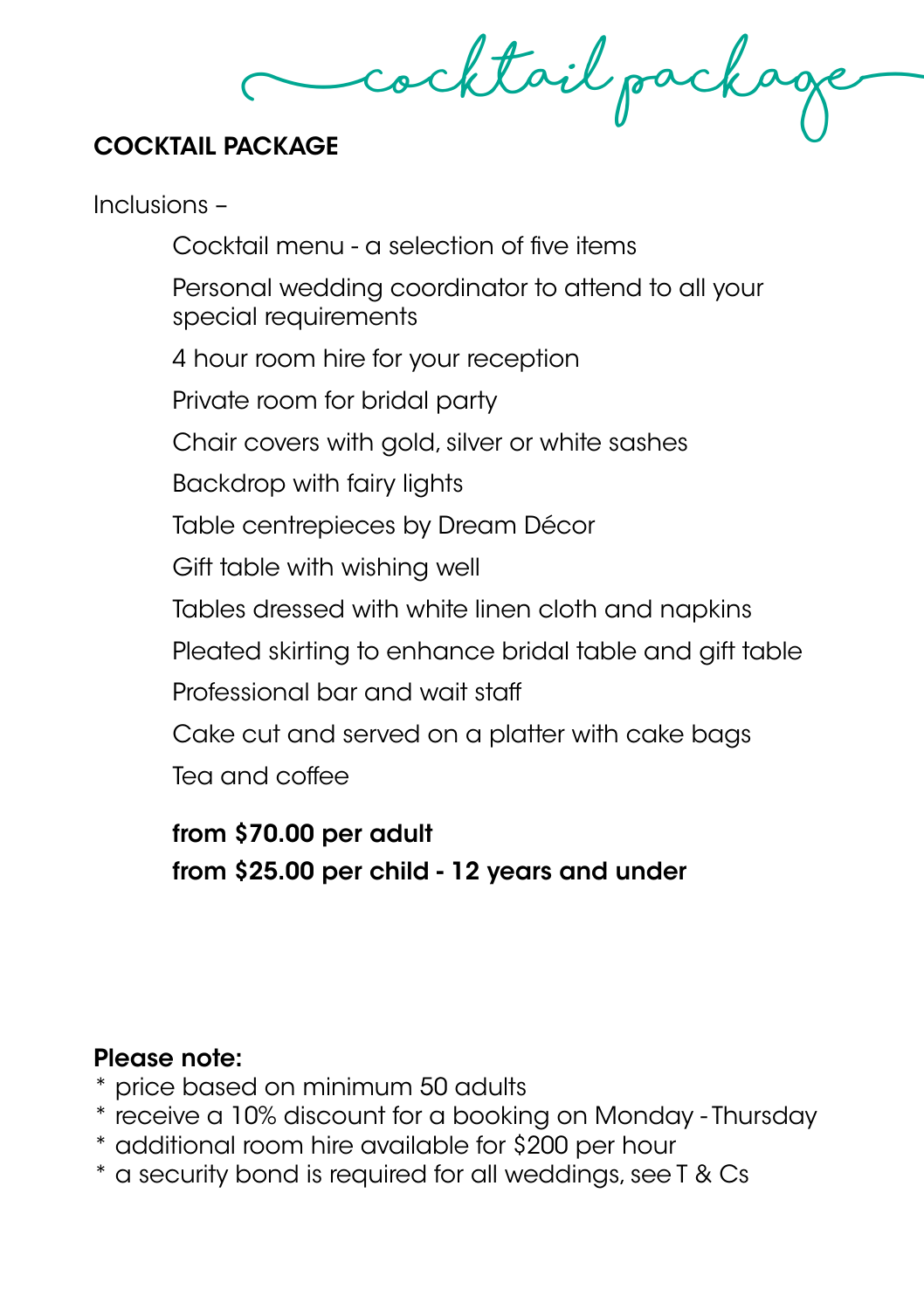**(Silver package)**

# SILVER PACKAGE

Inclusions –

2 course alternate menu or buffet menu with canapès

Personal wedding coordinator to attend to all your special requirements

5 hour room hire for your reception

Private room for bridal party

Chair covers with gold, white or silver sashes

Backdrop with fairy lights

Table centre pieces by Dream Décor

Gift table with wishing well

Tables dressed with white linen cloth and napkins

Pleated skirting to enhance bridal table and gift table

Professional bar and wait staff

Cake cut and placed into cake bags and served on a platter to your guests

Tea and coffee

from \$95.00 per adult from \$25.00 per child - 12 years and under add canapès - 3 for \$6.50 & \$2 per additional canapè

- price based on minimum 50 adults
- \* receive a 10% discount for a booking on Monday Thursday
- \* a security bond is required for all weddings, see T & Cs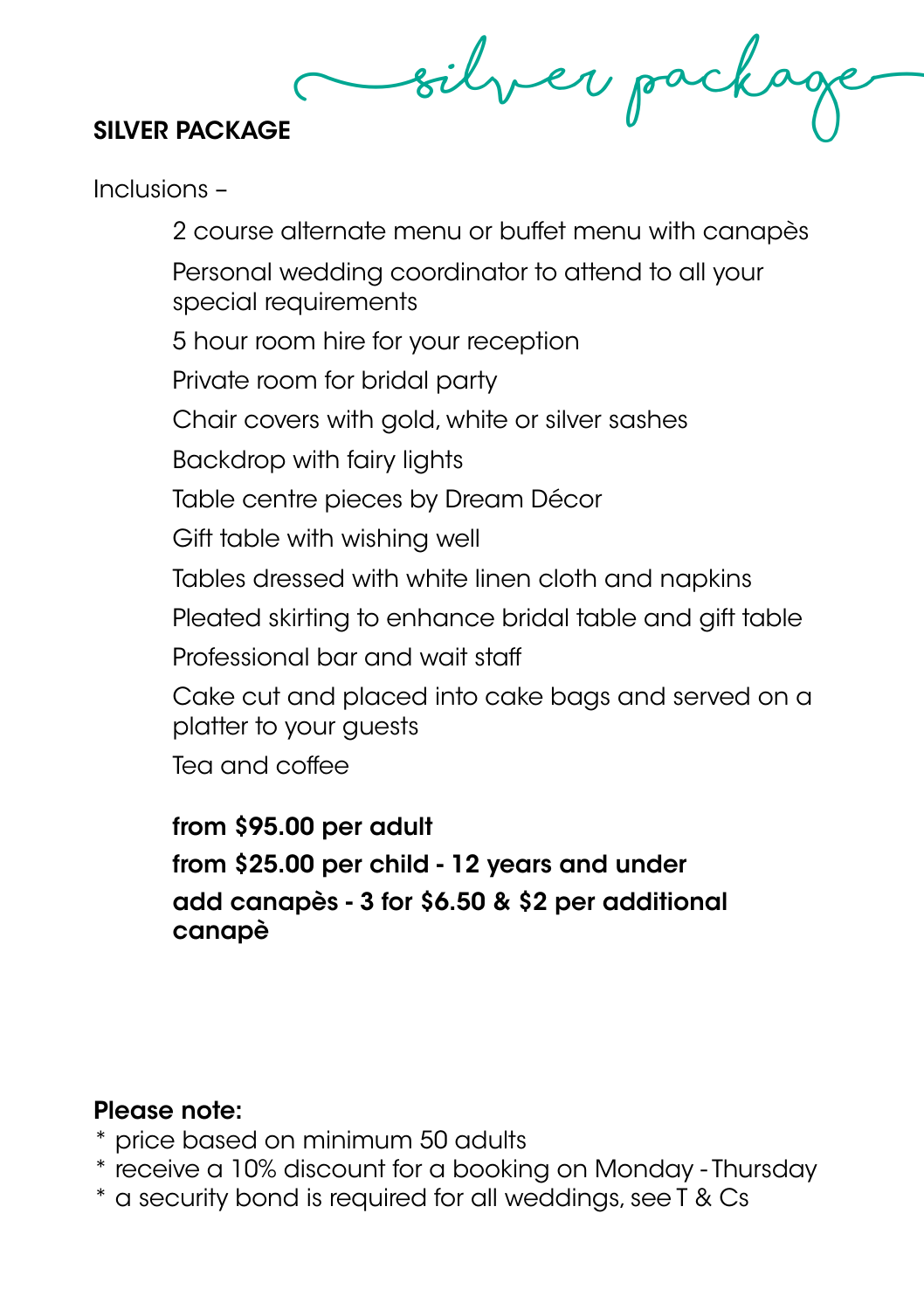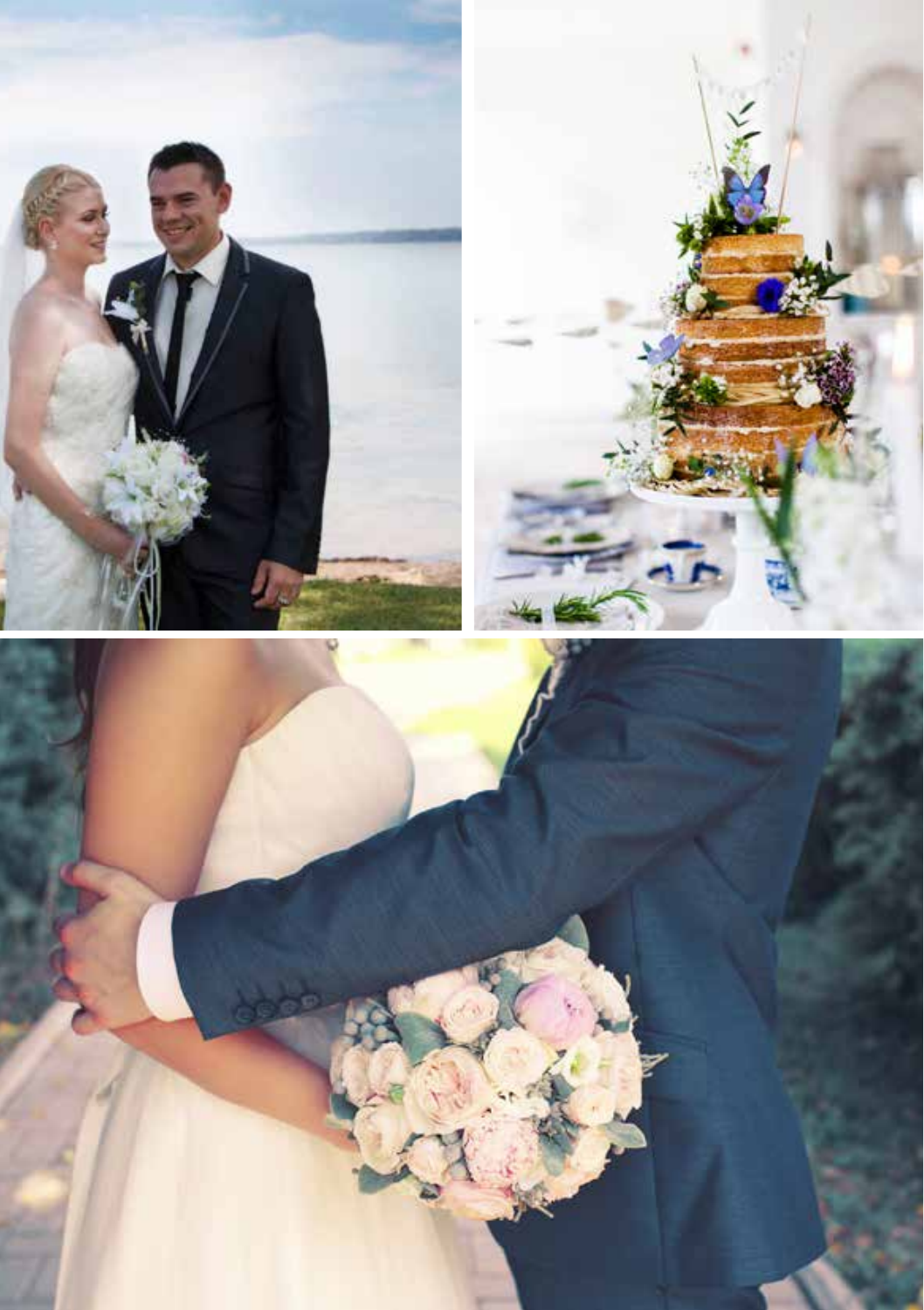# GOLD PACKAGE

**(gold package)**

Inclusions –

3 course alternate menu Personal wedding coordinator to attend to all your special requirements Foreshore ceremony 50 chairs for ceremony Bridal signage table 5 hour room hire for your reception Private room for bridal party Chair covers with your choice of colour sash Backdrop with fairy lights Table centrepieces by Dream Décor Gift table with wishing well Tables dressed with white linen cloth and napkins Pleated skirting to enhance bridal table and gift table Professional bar and wait staff Bridal party table service until formalities are completed Cake cut, plattered and served to tables Cake bags Tea and coffee from \$110.00 per adult from \$25.00 per child - 12 years and under

add canapès - 3 for \$6.50 & \$2 per additional canapè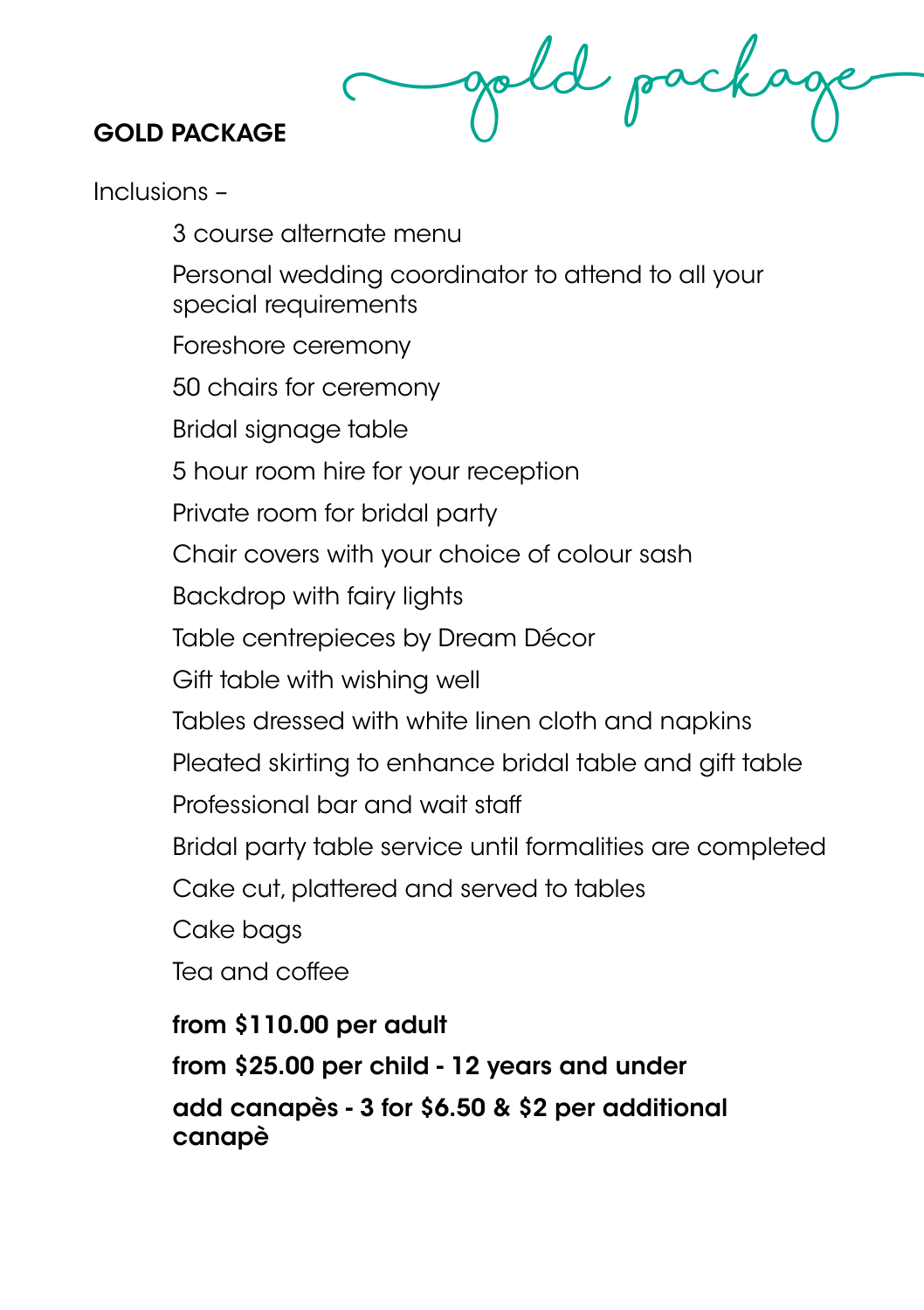**(wedding package)**

# GOLD PACKAGE CONT'D

- \* price based on minimum 50 adults
- \* receive a 10% discount for a booking on Monday Thursday
- \* a security bond is required for all weddings, see T & Cs

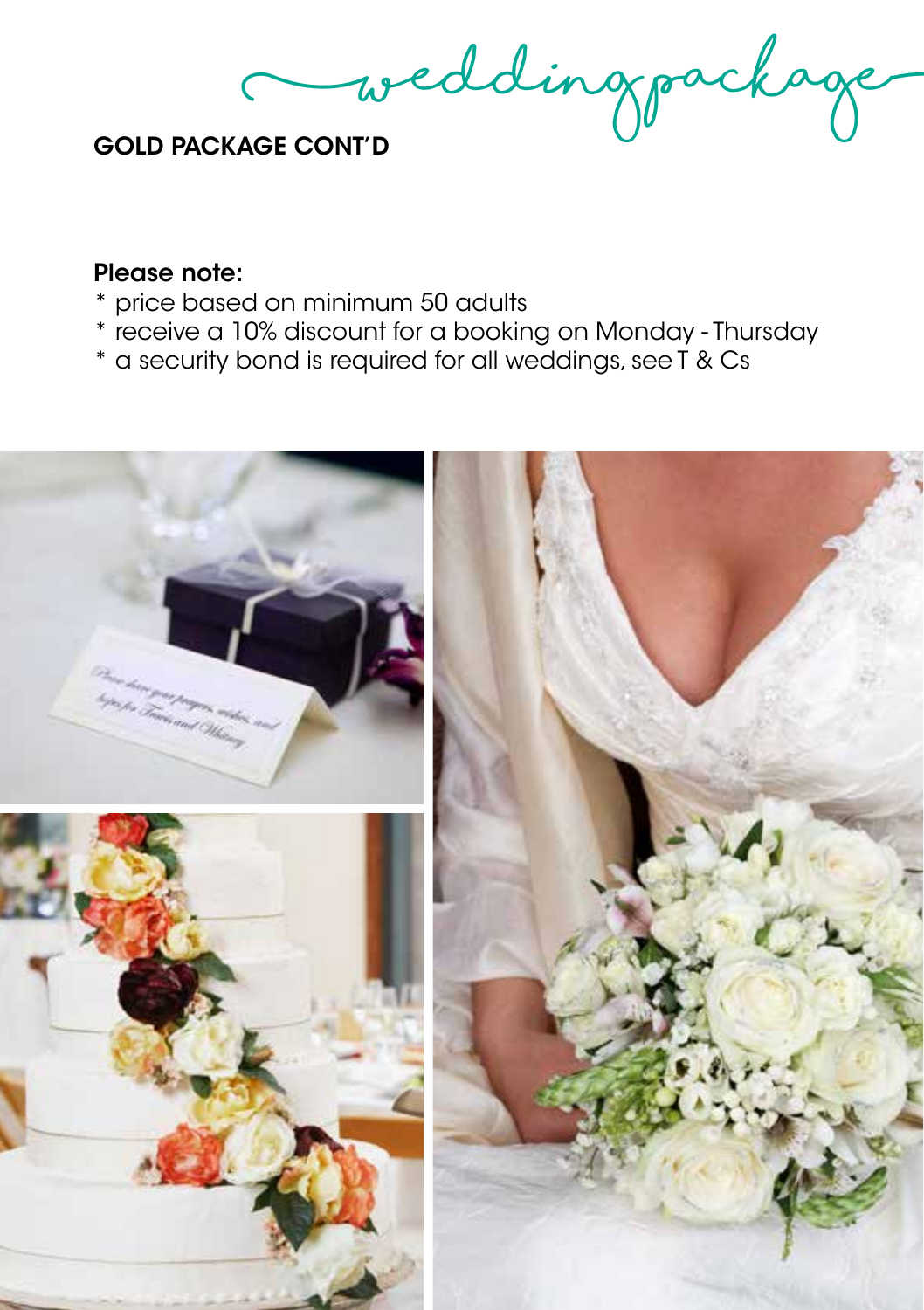**(platinum package)**

# PLATINUM PACKAGE

Inclusions –

4 course alternate menu Personal wedding coordinator to attend to all your special requirements Foreshore ceremony 50 chairs for ceremony Bridal signage table 5 hour room hire for your reception Private room for bridal party Chair covers with your choice of colour sash Terrace fairy lights Backdrop with fairy lights Ceiling draping with fairy lights Table centrepieces by Dream Décor Wishing well Tables dressed with white linen cloth and napkins Pleated skirting to enhance bridal table and gift table Professional bar and wait staff Bridal party table service until formalities are complete Bonbonniere chocolates Cake cut, plattered and served to tables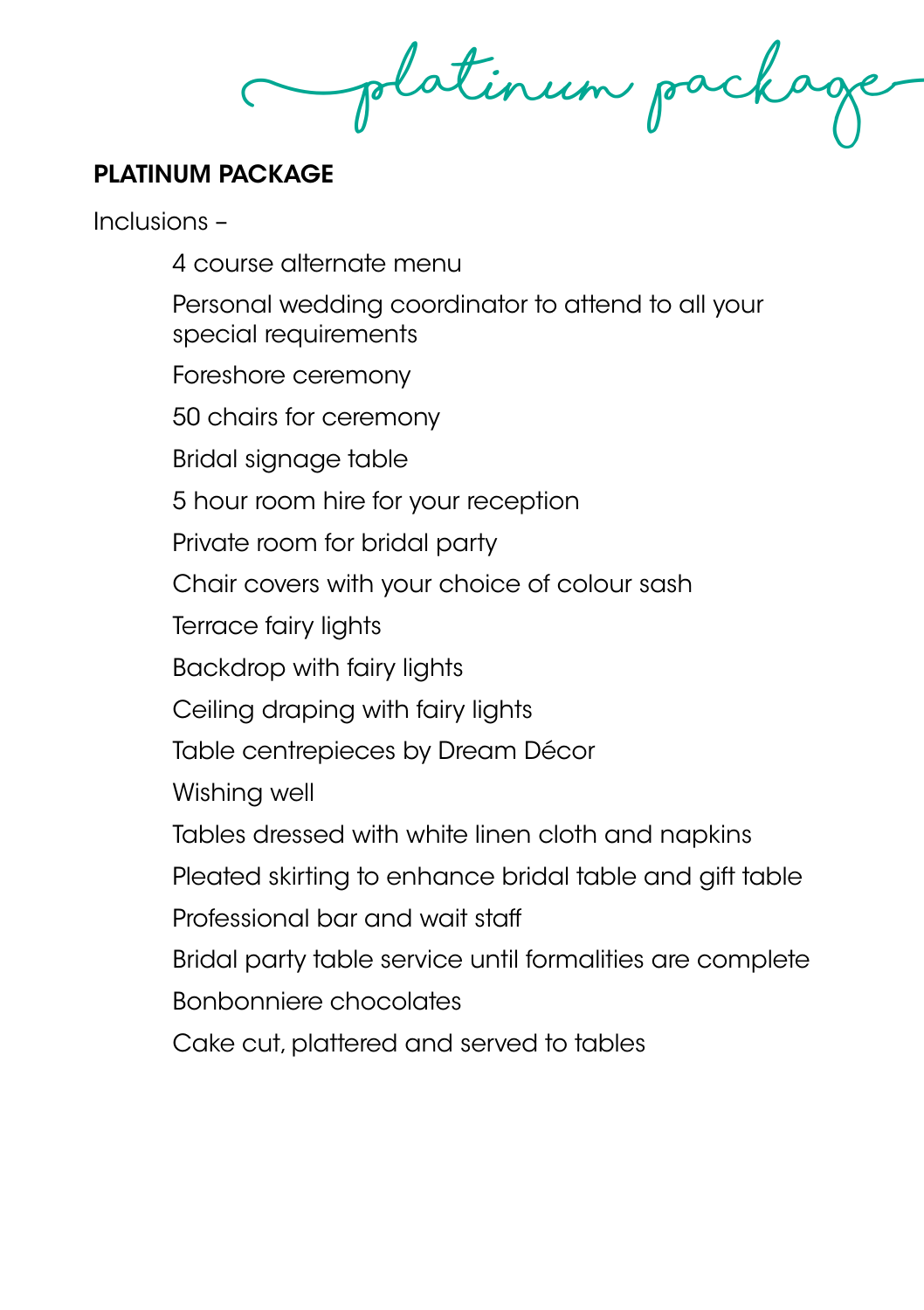

**(Platinum package)**

#### PLATINUM PACKAGE CONT'D

Cake bags

Tea and coffee

# from \$125.00 per adult from \$25.00 per child - 12 years and under

- \* price based on minimum 50 adults
- \* receive a 10% discount for a booking on Monday Thursday
- \* a security bond is required for all weddings, see T & Cs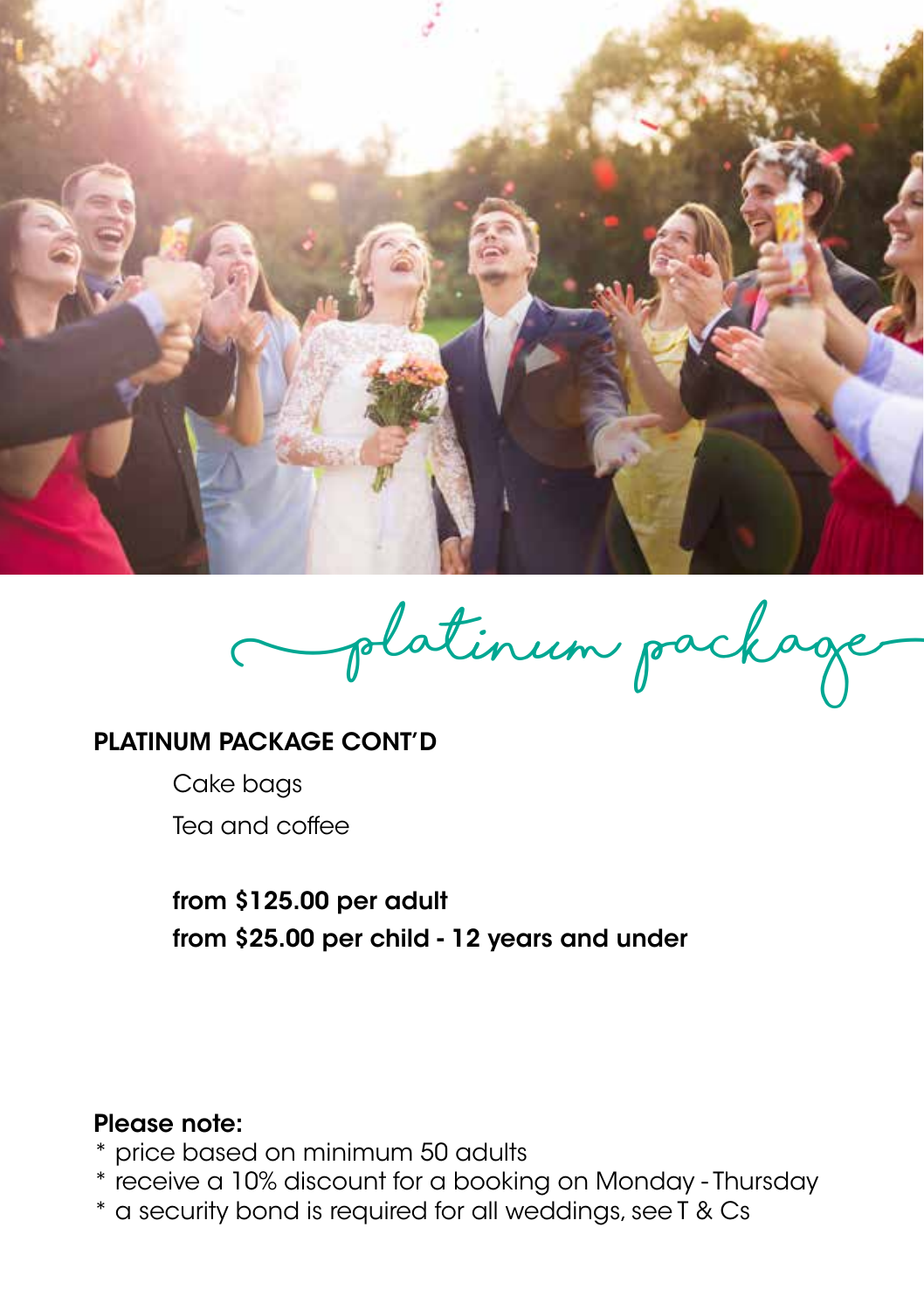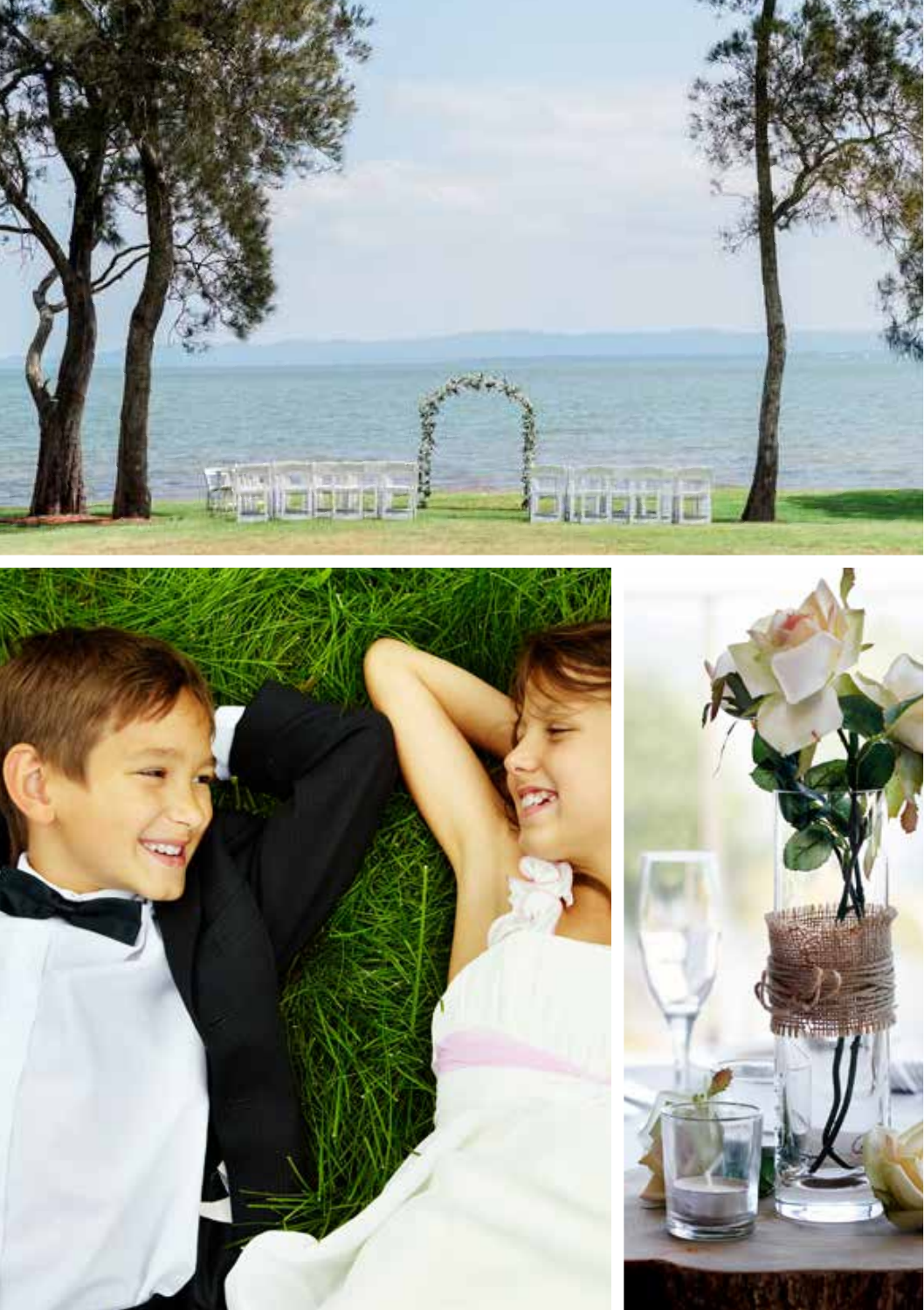**(additional options)**

# FORESHORE CEREMONY PACKAGE

For that extra special touch to your special day at Wallarah Bay, we are excited to be able to offer you the opportunity to host your ceremony on our very own foreshore.

Inclusions:

50 white chairs Signage table Aisle chair sashes Wet weather location

\$300 setup fee

# ADDITIONAL WEDDING PACKAGE OPTIONS

Balcony fairy lights - \$50

Bonbonnieres - please confirm a price with our wedding coordinator

Cake cut and served w/ cream and strawberries -\$3.00 per person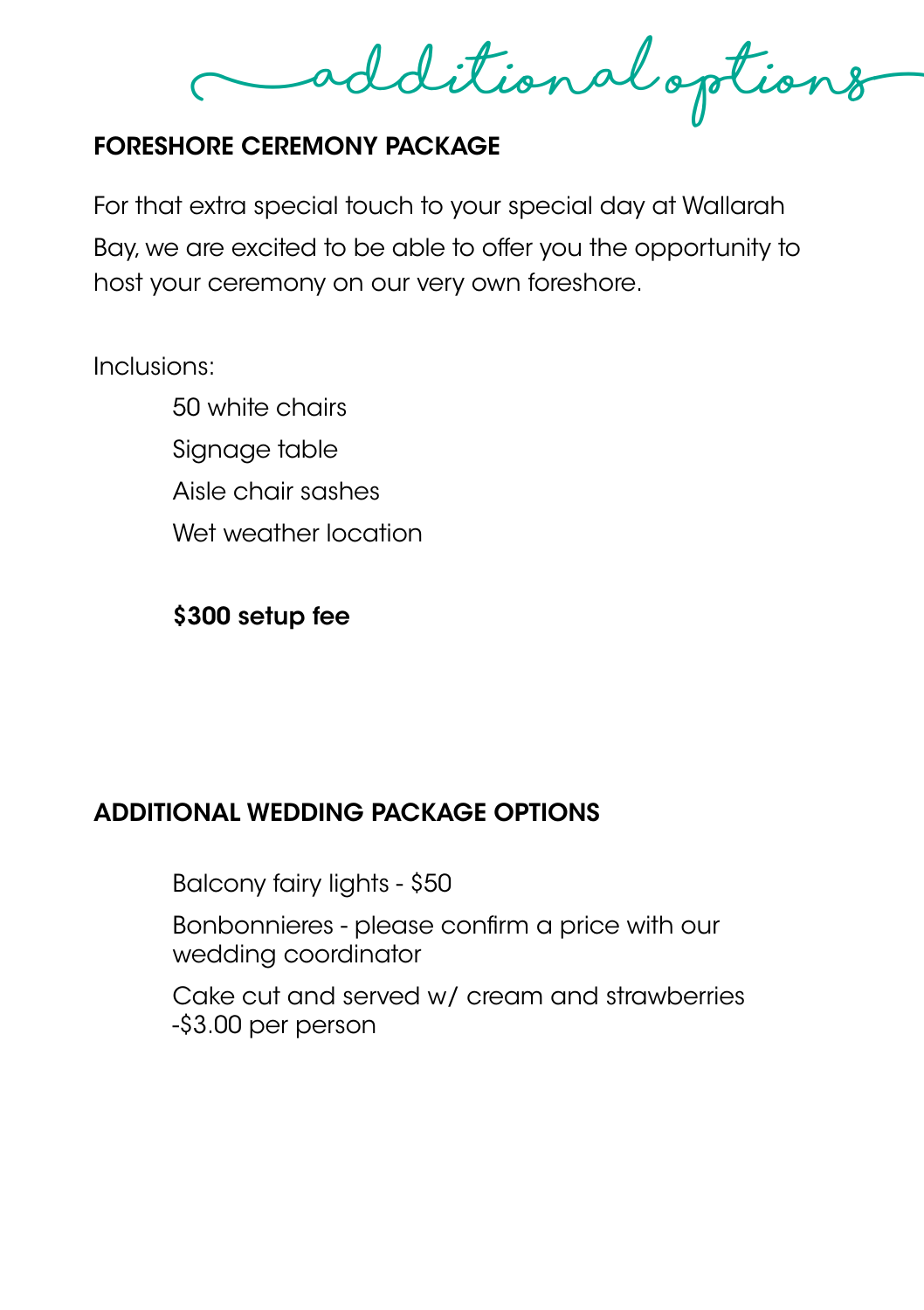

**(menus)**

# COCKTAIL MENU

# Pulled pork sliders Mini gourmet pies (Aussie beef, butter chicken or lamb & rosemary) Mini gourmet sausage rolls Mini pizzas - GF available Vietnamese Rolls w/ sweet chilli sauce Smoked salmon croquettes Truffled mushroom & Parmesan Arancini balls Mini wagyu beef burgers w/ aioli Chilli lime chicken satay skewers Salt & lemon pepper squid Japanese chicken skewers Anti-pasto vegetable skewer Duck spring rolls w/ soy & sweet chilli dressing Prawn dumplings Creamy vegetable calzone Smoked mozzarella croquette Chicken curry puffs Italian beef meatballs w/ Napolitana sauce Goats cheese & spinach quiche Assorted deluxe sushi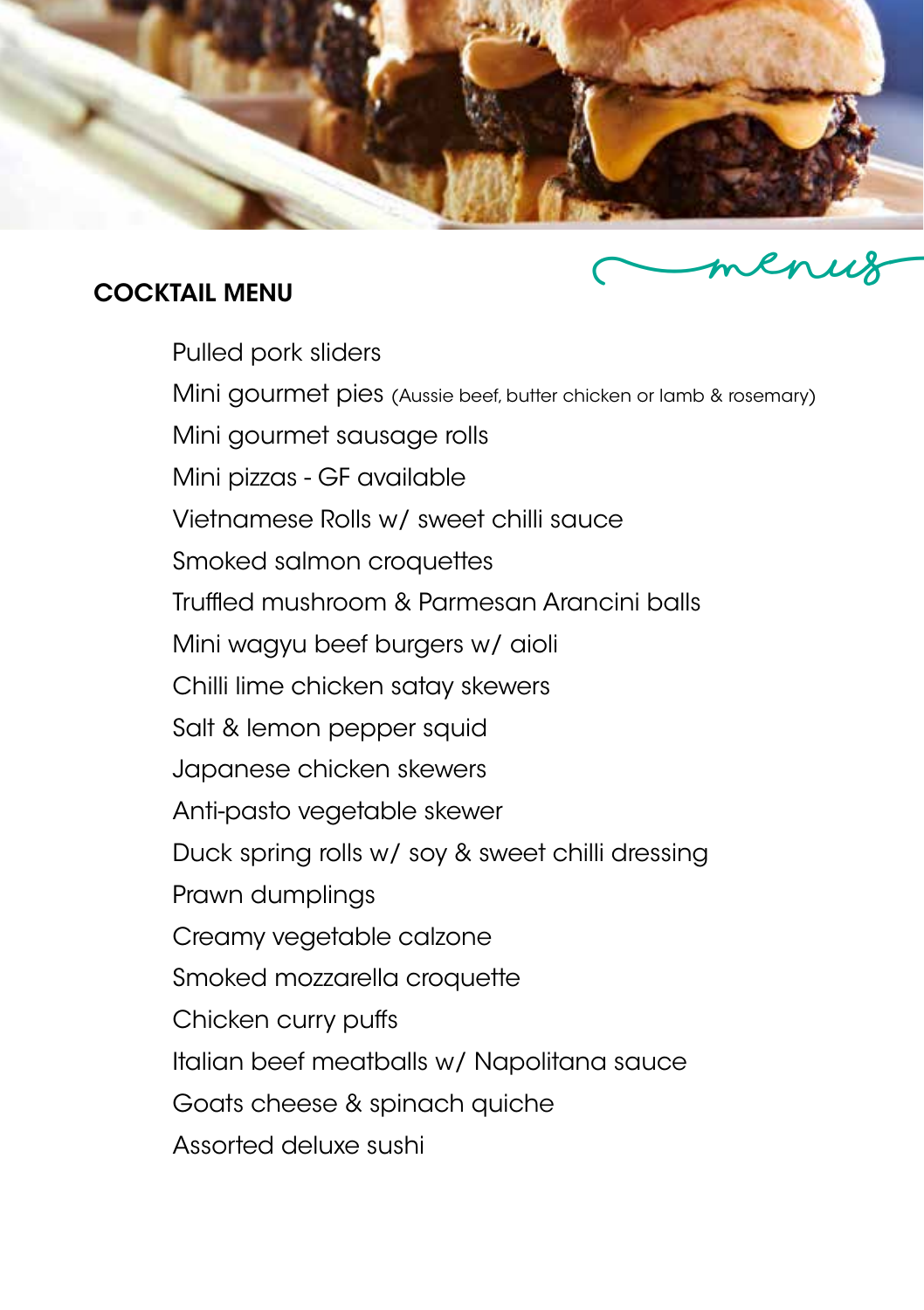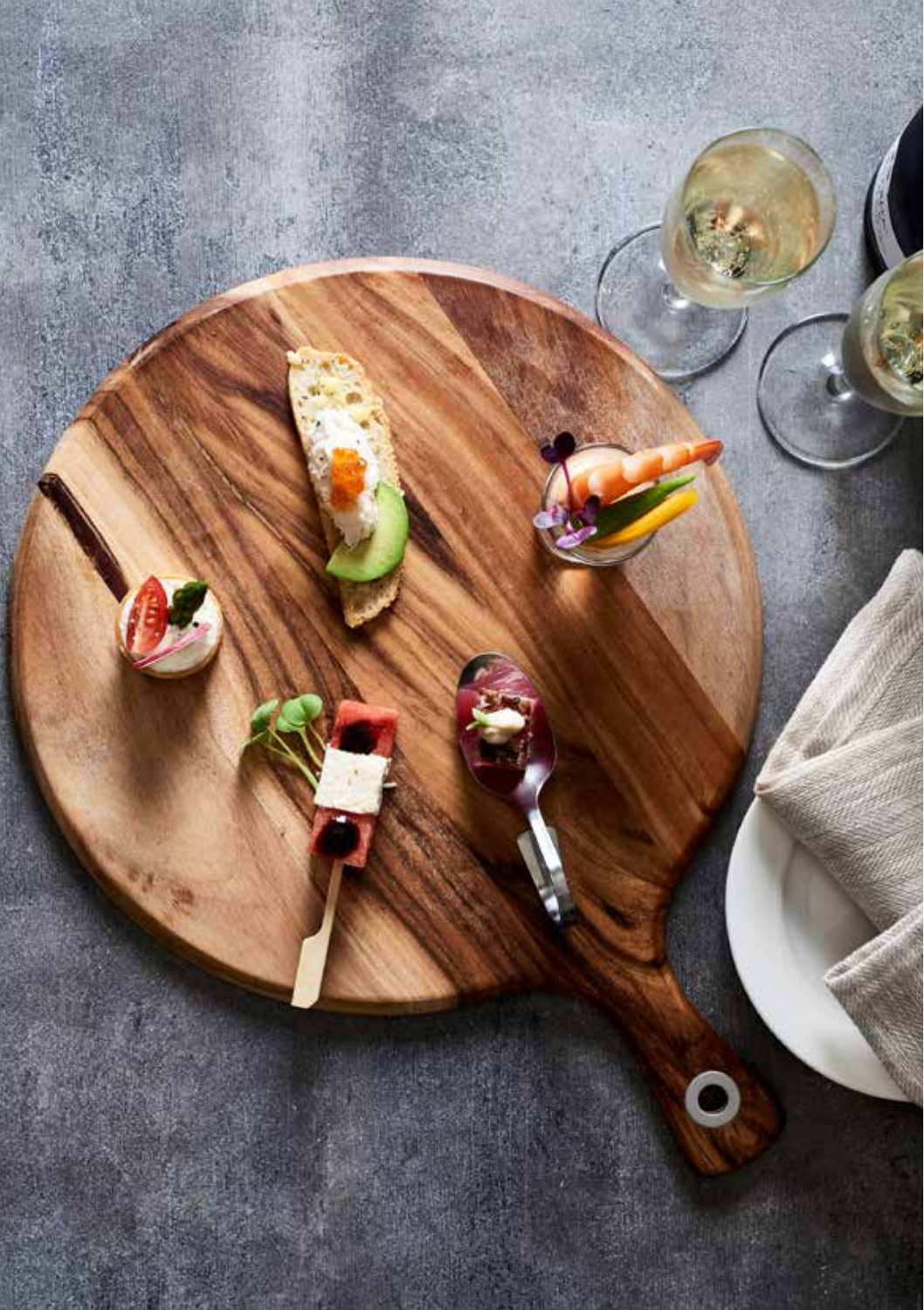**(menus)**

#### WEDDING BUFFET MENU

Hot Dishes - selection of 3 hot dishes below

Roast studded leg of lamb w/ rosemary & garlic

Half roast chicken w/ lemon & fresh herbs

Roast pork loin steak w/ apple sauce

Slow cooked beef striploin w/ horseradish & mustard

Pan fried market fish w/ lemon & dill butter

Chicken breast stuffed w/ semi dried tomatoes, brie & spinach, wrapped in pancetta

Baked half capsicums w/ brown rice, black beans & Mediterranean vegetables

Homemade beef lasagne

#### Salads - selection of 3 salads below

Asian coleslaw

Greek salad, cherry tomatoes, sliced cucumbers, onion, fetta cheese & olives

Tossed garden salad w/ balsamic dressing

Traditional Caesar salad, cos lettuce, bacon, soft boiled egg, parmesan cheese & croutons

Creamy potato salad w/ shallots & crisp pancetta

Thai beef noodles w/ Asian vegetables & citrus chilli dressing

#### **Potato** - selection of 1 potato dish below

Roasted chats w/ garlic & thyme

Creamy mashed potato

Cheese & bacon potato bake

Jacket potato w/ sour cream & chives

Roast potato skins w/ bruschetta & feta mix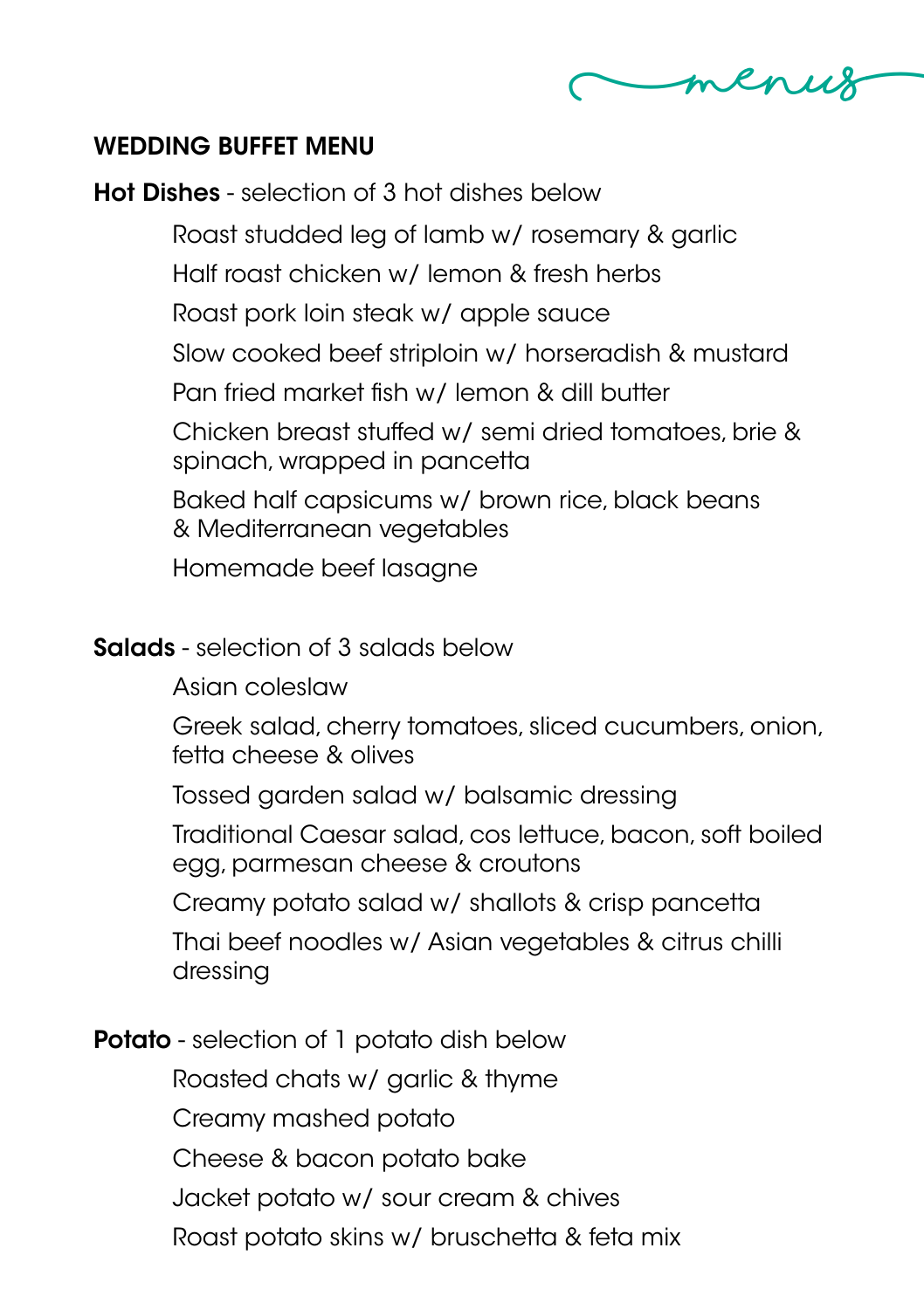**(menus)**

#### Vegetables – seasonal vegetables

#### Additional Menu Items

Hunter Valley cheese board w/ crackers, quince & dried fruit Fresh oysters w/ salmon roe, lemon & lime zest (3 pp) Fresh buckets of prawns (3 pp) Additional hot dish selection from the above menu 1 additional item - \$7.50 per person 2 additional items - \$14.00 per person Note: limit of 1 extra choice per menu course

#### Additional Course Options

#### Dessert course - \$10 per person

Chef's selection of individual desserts

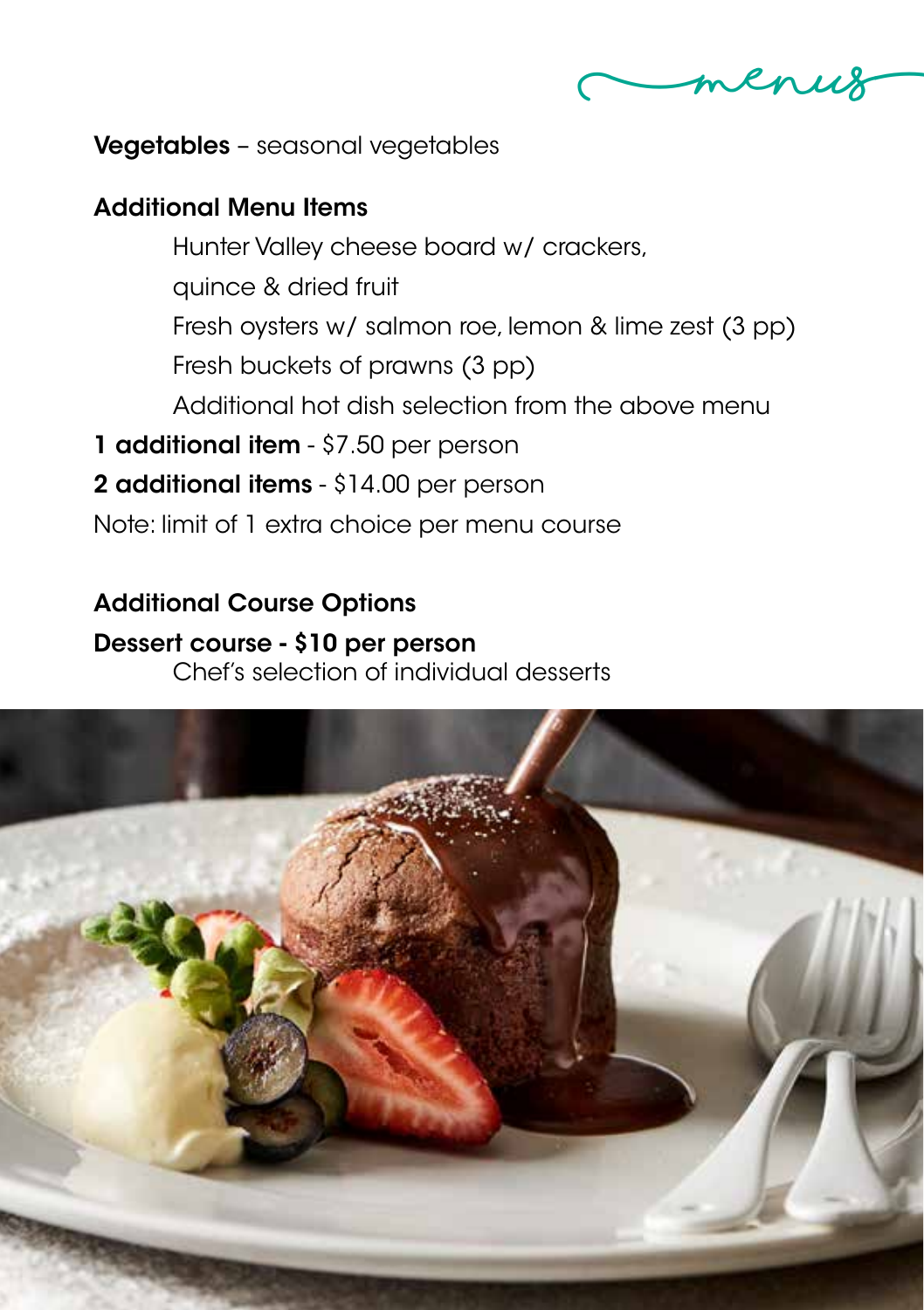**(menus)**

#### WEDDING MENU

#### **Entrees**

Hot smoked salmon salad w/ chats, green beans, cherry tomatoes & balsamic glaze

Confit duck leg, roasted beetroot & spinach salad w/ orange citrus dressing

King prawns, avocado, rocket, pickled ginger w/ chilli & lime dressing

Pistachio crumbed chicken w/ rocket, semi dried tomatoes & lime aioli

Baked field mushrooms stuffed w/ goats cheese & capsicum served w/ charred asparagus & garlic butter

Pressing of salmon & smoked salmon w/ horseradish crème fraiche

Crumbed Moroccan lamb cutlet w/ Mediterranean cous cous & mint yoghurt

Chicken Caesar salad w/ crisp pancetta, soft boiled egg & parmesan

Rare beef salad wrapped in mustard & parsley, served w/ mixed leaf, truffle oil & parmesan

Buffalo mozzarella and ripe tomato salad w/ basil pesto

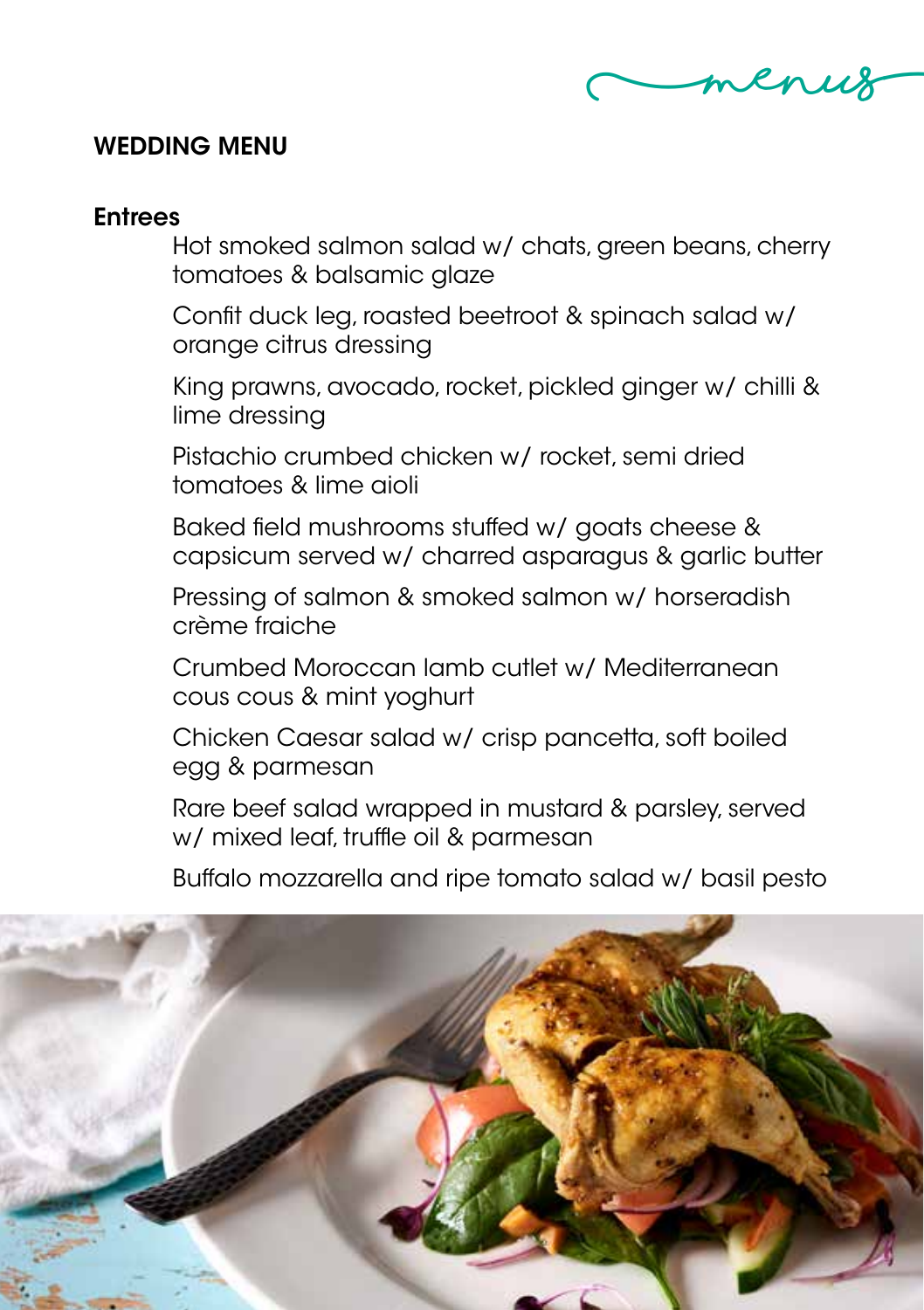**(menus)**

#### **Mains**

Beef fillet with roasted shallots, smashed chats, Dutch carrots & red wine jus

Charred pork loin steak w/ mash, broccolini, crisp leeks & seeded mustard butter sauce

Herb crusted barramundi w/ baby vegetables, wilted spinach & a tomato, fennel, prawn & dill dressing

Chicken supreme wrapped in prosciutto w/ creamed leeks, rosti potato, wild mushrooms & red wine sauce

Gnocchi w/ pesto cream, wild mushrooms, baby spinach & parmesan

Roast sirloin of beef w/ roast potatoes, Yorkshire pudding, roast carrots, fine beans & roast juices

Rack of lamb w/ braised puy lentils, thyme potato, baby vegetables & rosemary Jus

Seared salmon fillet w/ stir fry vegetables, steamed Bok choy & star anise Jus

Herb crusted lamb rump w/ mash, confit garlic & fine ratatouille sauce

#### **Desserts**

Poached pear in red wine, honey mascarpone & pistachio biscoitti

Lemon tart w/ Chantilly cream & raspberry coulis

Sticky date pudding w/ butterscotch sauce & vanilla ice cream

Apple crumble tart w/ vanilla anglaise

Chocolate mousse w/ white chocolate sauce & fresh raspberries

Vanilla crème brulee w/ short bread biscuit

Blueberry cheesecake w/ Chantilly cream fresh berries & passionfruit coulis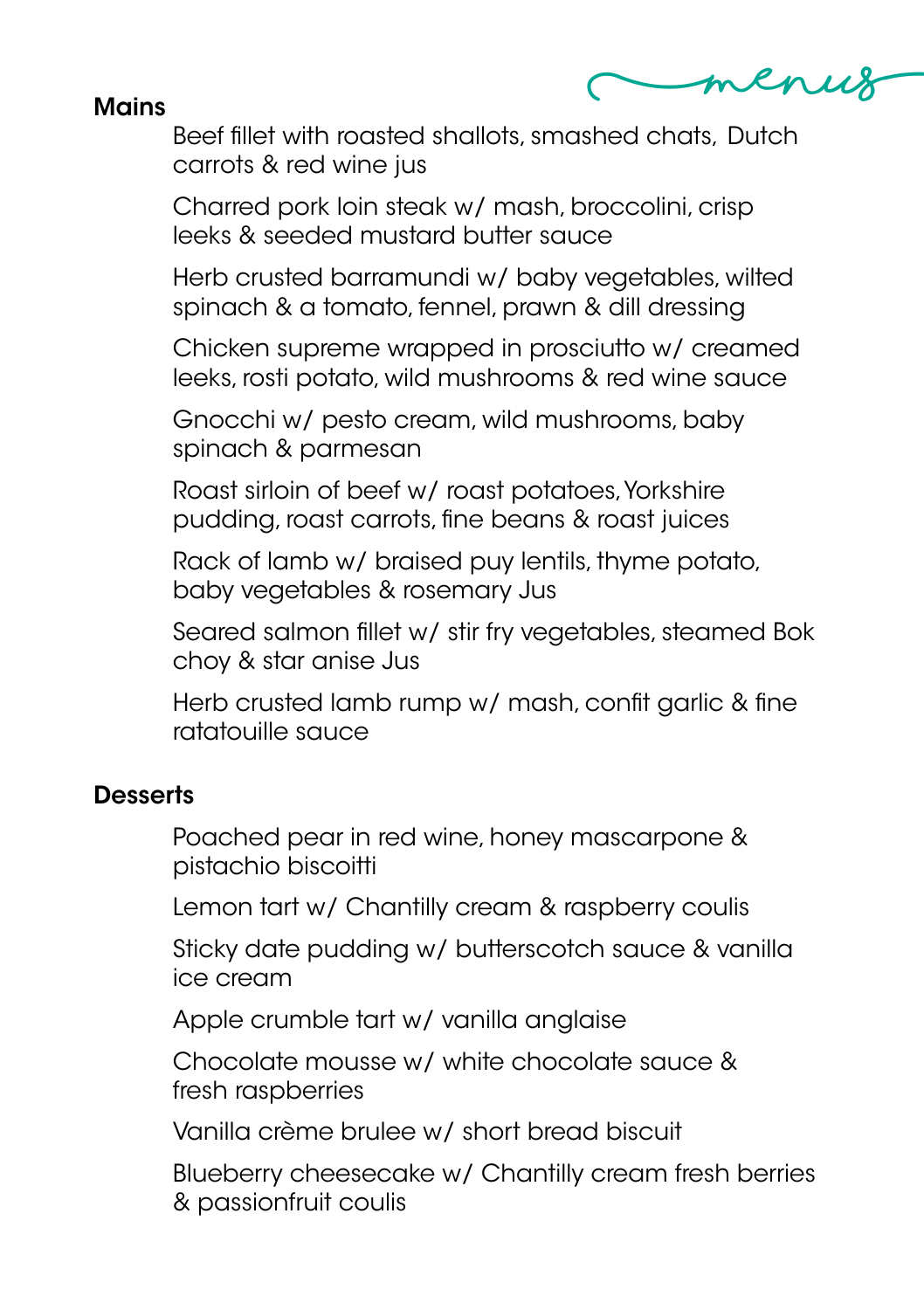

# Kids Menu

# Main

Popcorn chicken w/ chips Mini beef burger w/ chips Fish cocktails w/ chips 1/2 serve adult meal

#### **Dessert**

Ice cream w/ topping - chocolate, strawberry or caramel

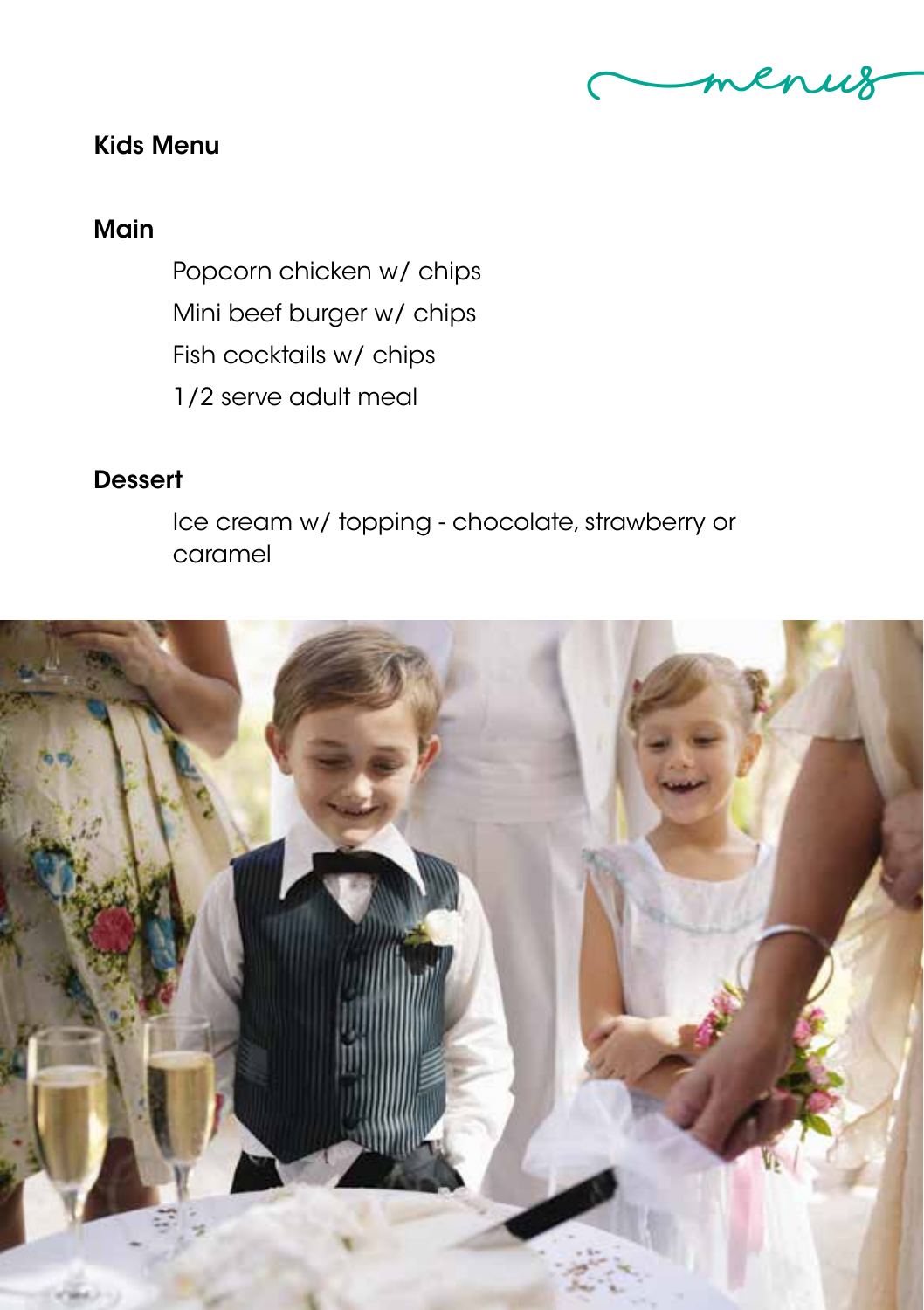



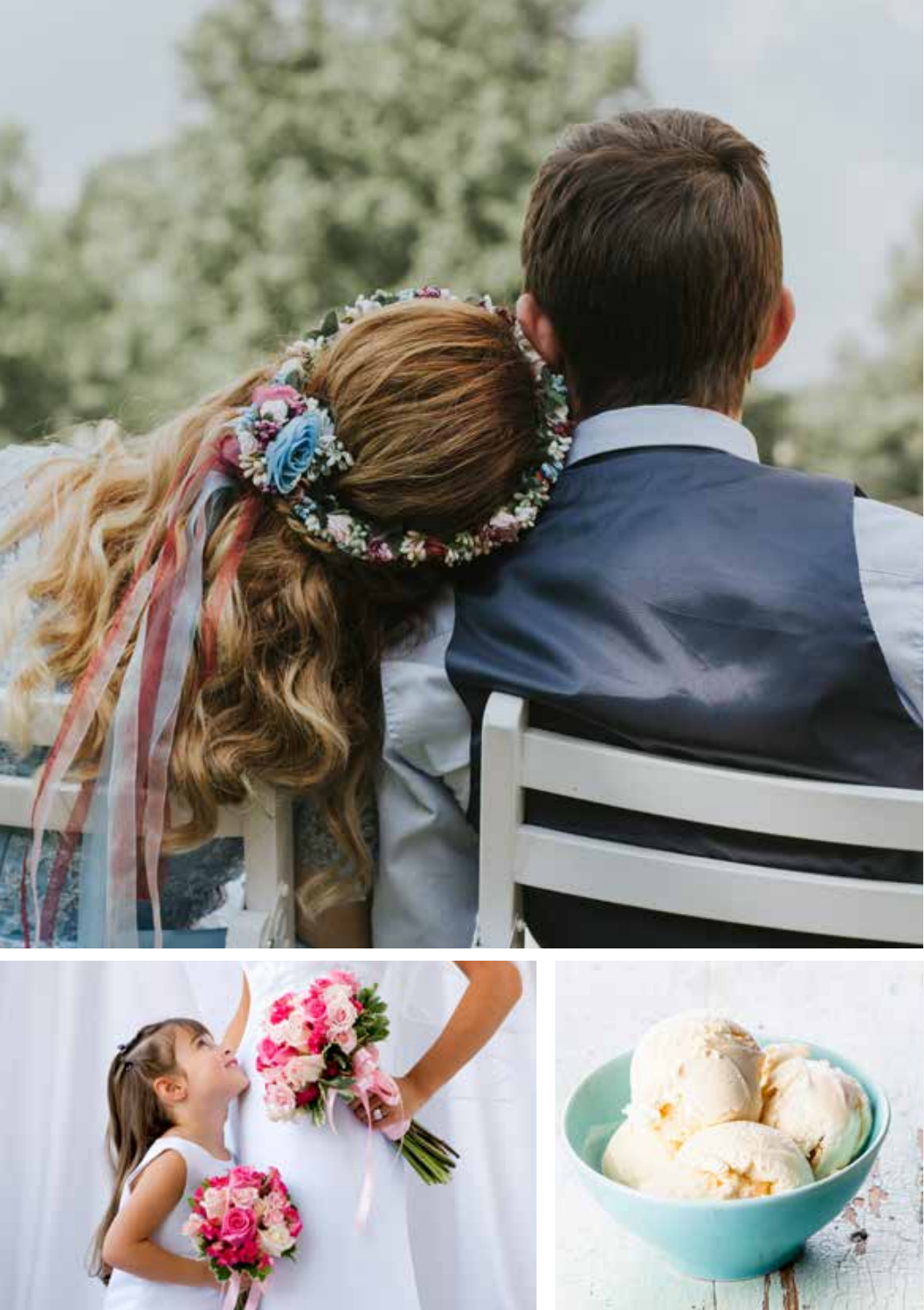**(recommended suppliers)**

Dream Décor - Rebecca Higgs Mobile: 0425 258 630 Email: mail@dreamdecor.com.au Web: www.dreamdecor.com.au

# VIBE Photography

Phone: 02 4332 8426 & 0402 123 734 Email: info@vibephotography.com.au Web: www.vibephotography.com.au instagram: www.instagram.com/vibe\_photography\_studio/

#### Celebrate With Kate – Kate Webber

Mobile: 0412054104 Email: k.tylerwebber@hotmail.com Facebook: Facebook.com/CelebratewithKate

#### Dorian Taylor DJ

Phone: 0490816067 Email: djdoriantaylor@gmail.com

# Vanilla S\_ence

Mobile: 0403432689 Email: Vanillas\_ence@hotmail.com Website: vanillasence.com.au Facebook: facebook.com/Vanilla S\_ence

# Coastal Prestige Photobooths

Phone: 0450 027 270 Email: info@coastalprestigephotobooths.com.au Web: www.coastalprestigephotobooths.com.au/ Facebook: www.facebook.com/coastalprestigephotobooths

#### Central Coast Bamboo Toasts

Phone: 0478677905 Email: centralcoastbamboo@gmail.com Web: www.centralcoastbambootoasts.com.au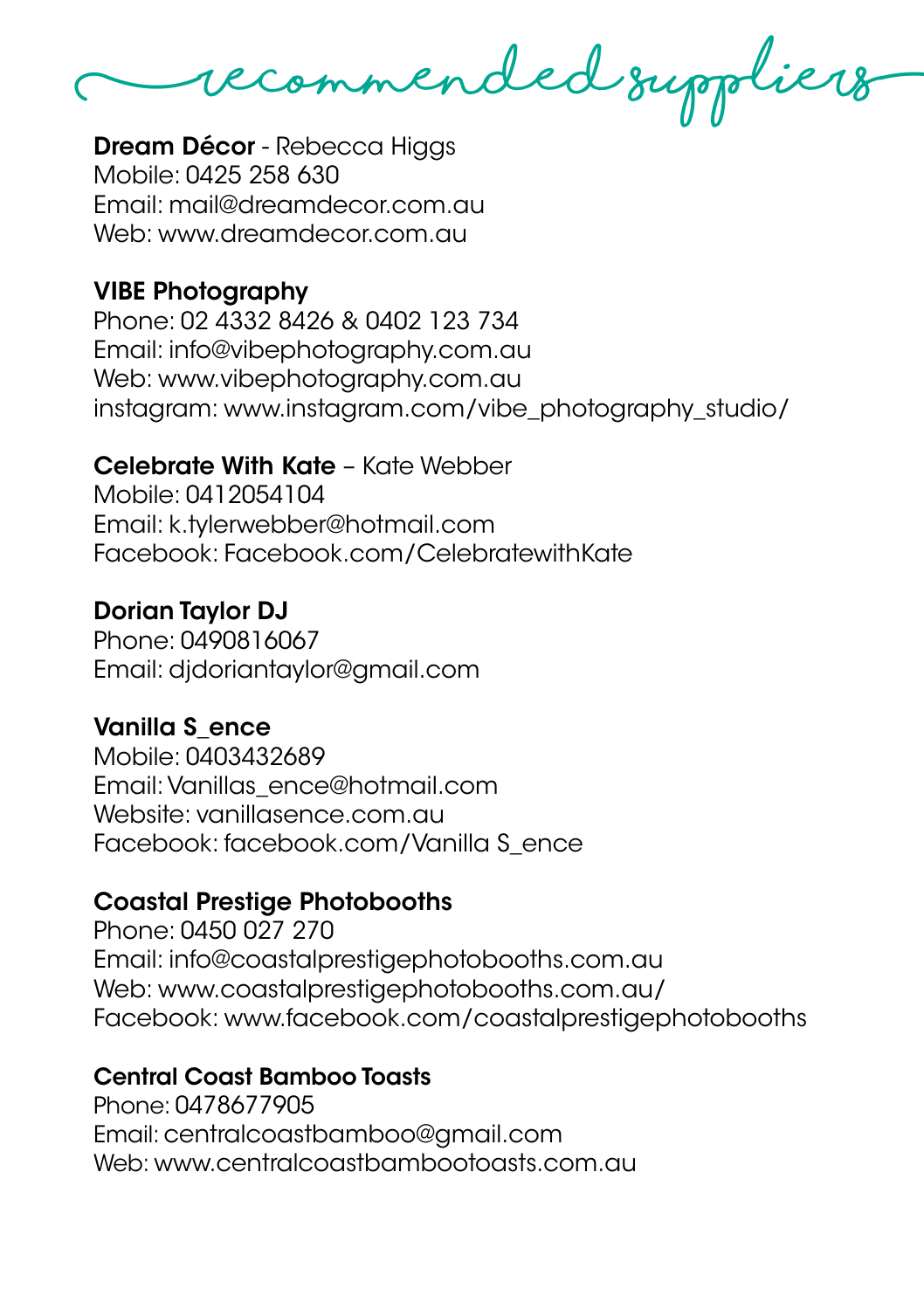



# Wedding Venue WITHIN A LICENCED CLUB 3 years in a row